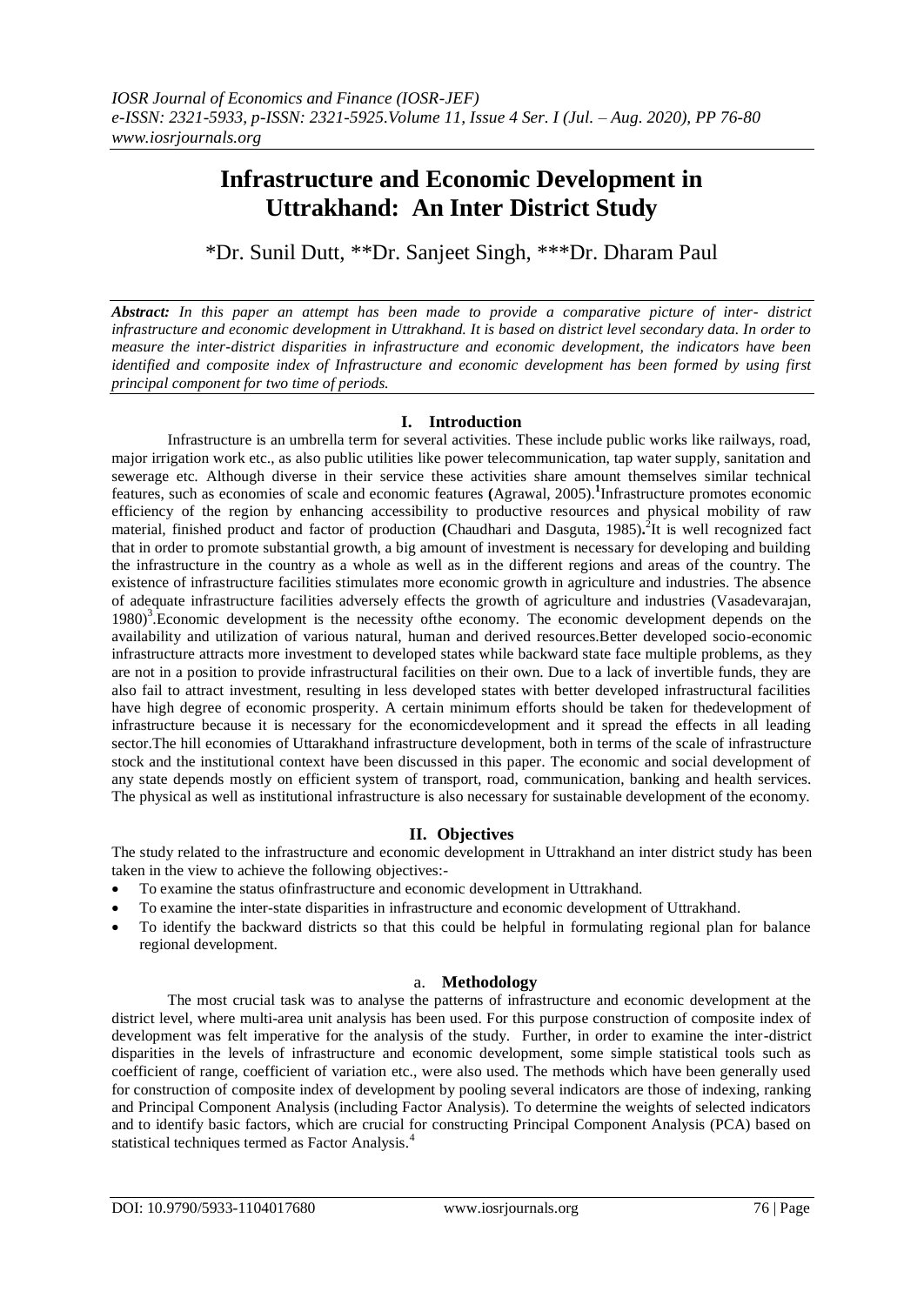### **DISTRICT-WISE COMPOSIT INDICES OF INFRASTRUCTURE DEVELOPMENT**

The district-wise level of infrastructural development have been analysed with the help of composite indices of infrastructural development. These indices have been calculated by taking first principal component matrix derived from the inter-correlation matrix of 19 variables. It includes roads, post offices, irrigation, banking, primary agricultural co-operative societies, education and health. All the indicators have been analysis with relation to per hundred square km. of area and per lakh of population.

The inter-correlation matrices of the selected 19 variables of infrastructural development separately for the years 2000-01 and 2010-11.

The composite index of infrastructure development for each district at two selected point of time was computed. Such an index for 2000-01 was computed using the following equation:

 $ID_1 = (0.779)Z_1 + (-0.175)Z_2 + (0.95)Z_3 + (-0.910)Z_4 + (.0.872)Z_5 + (0.851)Z_6 + (0.218)Z_7 + (0.580)Z_8 +$  $(0.075)Z_9 + (-0.868)Z_{10} + (0.702)Z_{11} + (-0.902)Z_{12} + (6.86)Z_{13} + (-0.683)Z_{14} + (0.121)Z_{15} + (-0.135)Z_{16} + (-0.135)Z_{17}$  $0.839)Z_{17} + (0.783)Z_{18} + (0.594)Z_{19}$  ---------- (1)

Where  $ID_1$  is composite index of infrastructure development for a district,  $Z_1$ ,  $Z_2$ ,  $Z_3$ , --------  $Z_{19}$  are the standardized values of variables and figures in parentheses are factor loading or weights.

The above equation (1) shows that the coefficient of correlation of infrastructural development range between  $+$ 0.974 to - 0.936

The composite index of infrastructure development of a district for 2010-11 was prepared by using the following equation:

 $ID_2 = (0.908)Z_1 + (-0.536)Z_2 + (-0.128)Z_3 + (-0.876)Z_4 + (0.889)Z_5 + (0.850)Z_6 + (0.019)Z_7 + (0.458)Z_8 +$  $(0.032)Z_9 + (-0.909)Z_{10} + (0.782)Z_{11} + (-0.946)Z_{12} + (0.537)Z_{13} + (-0.835)Z_{14} + (-0.298)Z_{15} + (0.353)Z_{16} + (-0.999)Z_{17}$  $0.919)Z_{17} + (0.760)Z_{18} + (0.407)Z_{19}$  ---------- (2)

Where  $ID_2$  is composite index of infrastructure development for a district,  $Z_1$ ,  $Z_2$ ,  $Z_3$ , --------  $Z_{19}$  are the standardized values of variables and figures in parentheses are factor loading or weights.

The district-wise indices are shown in Table 1. All the districts have been ranked according to their level of socio-economic infrastructural development during the two selected year i.e. 2000-01 and 2010-11. The rank correlation coefficient is statistically significant at 1 per cent level of significance. Inter temporal analysis of the indices shows in that there is no significant change in the ranking pattern during 2001-11 as rank correlation coefficient is 0.91.

| Sr. No.                    | Districts        | Table 1. District was finales of finitastiacure Development in Ottafaxiland<br>2000-01 |                |       | 2010-11        |  |
|----------------------------|------------------|----------------------------------------------------------------------------------------|----------------|-------|----------------|--|
|                            |                  | Index                                                                                  | Rank           | Index | Rank           |  |
| 1.                         | Almora           | 9.59                                                                                   | 5              | 8.67  | $\tau$         |  |
| 2.                         | Bageshwar        | 4.90                                                                                   | 9              | 11.67 | $\mathfrak{F}$ |  |
| 3.                         | Chamoli          | 0.00                                                                                   | 13             | 0.74  | 12             |  |
| 4.                         | Champawat        | 7.40                                                                                   | 7              | 8.46  | 8              |  |
| 5.                         | Dehradun         | 21.47                                                                                  | $\overline{2}$ | 22.59 | 3              |  |
| 6.                         | Haridhwar        | 19.90                                                                                  | 3              | 24.19 |                |  |
| 7.                         | Nainital         | 15.95                                                                                  | $\overline{4}$ | 15.46 | $\overline{4}$ |  |
| 8.                         | Pithorgarh       | 0.22                                                                                   | 12             | 0.00  | 13             |  |
| 9.                         | Pouri Garhwal    | 5.24                                                                                   | 8              | 3.71  | 10             |  |
| 10.                        | Rudraprayag      | 3.44                                                                                   | 10             | 3.89  | 9              |  |
| 11.                        | Tehri Garwal     | 8.18                                                                                   | 6              | 8.68  | 6              |  |
| 12.                        | Udam Singh Nagar | 22.57                                                                                  | 1              | 23.2  | $\overline{c}$ |  |
| 13.                        | Uttarkashi       | 0.823                                                                                  | 11             | 1.01  | 11             |  |
| Eigen value                |                  | 9.21                                                                                   |                | 10.17 |                |  |
| Percentage Variance        |                  | 8.15                                                                                   |                | 8.40  |                |  |
| Cumulative Variance (%age) |                  | 88.54                                                                                  |                | 82.54 |                |  |
|                            |                  |                                                                                        |                |       |                |  |
|                            |                  |                                                                                        |                |       |                |  |
|                            |                  |                                                                                        |                |       |                |  |

**Table 1: District-Wise Indices of Infrastructure Development in Uttarakhand**

Rank correlation coefficient is 0.91

It is observed from the table that the level of infrastructural development in Uttarakhand during 2000- 01, district Udam Singh Nagar was at the top, followed by Dehradun and Haridhwar. While in the same period district Chamoli was at the bottom, followed by Pithoragarh. However during 2010-11, district Haridhwar was at the top, followed by Udam Singh Nagar and Dehradun. During the same period Pithoragarh was at the bottom, followed by Chamoli. The absolute average index for the state as a whole has not changed significantly though it increased marginally by 0.97 points during the same period. The value of coefficient of variance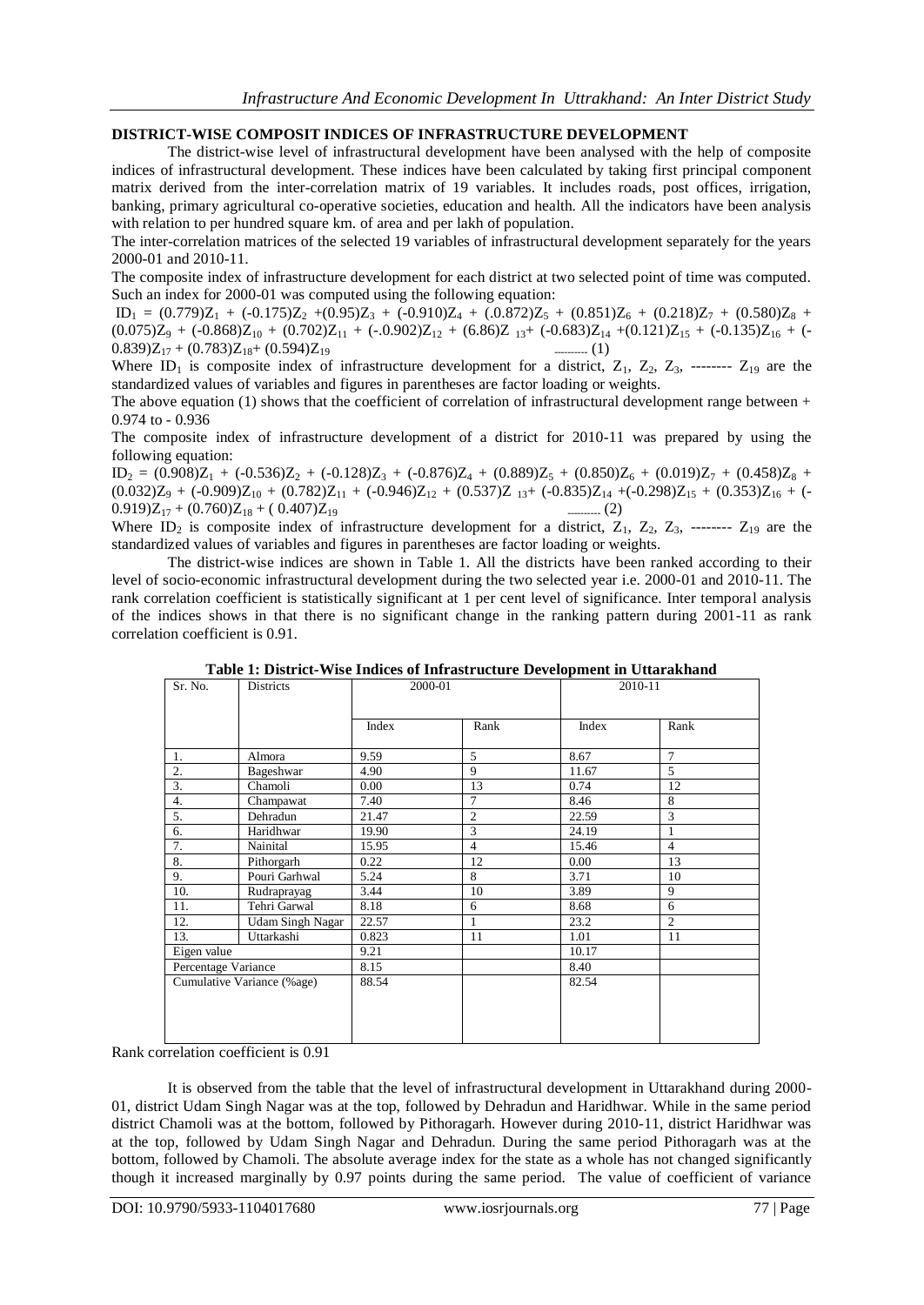decreased from 88.54 in 2000-01 to 82.54 in 2010-11. This indicates that the disparities in the level of infrastructure development have decreased during 2000-11.

#### **DISTRICT-WISE COMPOSIT INDICES OF ECONOMIC DEVELOPMENT**

To analysed the extent of inter-district disparities in terms of various indicators of economic development. Economic development index is prepared with the help of per capita income, urban population, main worker, agricultural worker, net sown area, area under commercial crops, cropping intensity, irrigation intensity, fertilizer consumption, registered factories, factory workers, small scale industrial units, literacy rate and household with latrine (toilets) facilities. It is now imperative to present an aggregated picture for different districts with the help of composite indices of development. It has been calculated by the technique of "Frist principal Component Analysis". The inter-correlation matrices of the selected 20 variables of economic development for the years 2000-01 and 2010-11**.**

The composite index of economic development for each district at two selected point of time was computed. Such an index for 2000-01 was computed using the following equation:

 $ED_1 = (0.921)Z_1 + (0.861)Z_2 + (-0.610)Z_3 + (-0.793)Z_4 + (0.821)Z_5 + (0.929)Z_6 + (-0.203)Z_7 + (-0.607)Z_8 +$  $(0.890)Z_9 + (0.955)Z_{10} + (0.882)Z_{11} + (0.965)Z_{12} + (0.963)Z_{13} + (-0.089)Z_{14} + (0.289)Z_{15} + (-0.265)Z_{16} +$  $(0.068)Z_{17} + (-0.088)Z_{18} + (-0.785)Z_{19} + (0.878)Z_{20}$  ---------- (1)

Where  $ED_1$  is composite index of economic development for a district,  $Z_1$ ,  $Z_2$ ,  $Z_3$ , --------  $Z_{20}$  are the standardized values of variables and figures in parentheses are factor loading or weights.

The above equation (1) shows that the coefficient of correlation of economic development range between  $+ 0.92$ to -0.87.

The composite index of economic development of a district for 2010-11 was prepared by using the following equation:

 $ED_2 = (0.925)Z_1 + (0.893)Z_2 + (-0.367)Z_3 + (-0.871)Z_4 + (-0.178)Z_5 + (0.818)Z_6 + (-0.073)Z_7 + (-0.419)Z_8 +$  $(0.647)Z_9 + (0.887)Z_{10} + (0.931)Z_{11} + (0.714)Z_{12} + (0.699)Z_{13} + (-0.318)Z_{14} + (0.480)Z_{15} + (-0.254)Z_{16} +$  $(0.119)Z_{17} + (-0.509)Z_{18} + (-0.802)Z_{19} + (0.763)Z_{20}$  ---------- (2)

Where  $ED_2$  is composite index of economic development for a district,  $Z_1$ ,  $Z_2$ ,  $Z_3$ , --------  $Z_{20}$  are the standardized values of variables and figures in parentheses are factor loading or weights.

| Sr. No. | <b>Districts</b>       | тале 2. District-wise murets of Economic Development in Ottarakinanu<br>2000-01 |                | 2010-11      |                |
|---------|------------------------|---------------------------------------------------------------------------------|----------------|--------------|----------------|
|         |                        | <b>Index</b>                                                                    | Rank           | <b>Index</b> | Rank           |
| 1.      | Almora                 | 1.66                                                                            | 10             | 0.94         | 11             |
| 2.      | Bageshwar              | 1.33                                                                            | 12             | 0.79         | 12             |
| 3.      | Chamoli                | 3.57                                                                            | 9              | 3.59         | 8              |
| 4.      | Champawat              | 7.07                                                                            | 5              | 4.19         | 6              |
| 5.      | Dehradun               | 22.28                                                                           | 3              | 20.34        | 3              |
| 6.      | Haridhwar              | 29.04                                                                           | 1              | 22.35        | $\overline{2}$ |
| 7.      | Nainital               | 16.63                                                                           | 4              | 12.10        | $\overline{4}$ |
| 8.      | Pithorgarh             | 4.83                                                                            | 8              | 3.39         | 10             |
| 9.      | Pouri Garhwal          | 5.81                                                                            | 6              | 9.59         | 5              |
| 10.     | Rudraprayag            | 0.00                                                                            | 13             | 0.00         | 13             |
| 11.     | Tehri Garwal           | 4.99                                                                            | $\overline{7}$ | 4.10         | $\overline{7}$ |
| 12.     | Udam<br>Nagar<br>Singh | 27.79                                                                           | 2              | 22.50        | $\mathbf{1}$   |
| 13.     | Uttarkashi             | 1.59                                                                            | 11             | 3.27         | 9              |
| Mean    |                        | 9.74                                                                            |                | 8.24         |                |
| S.D.    |                        | 9.76                                                                            |                | 9.79         |                |
| C.V.    |                        | 100.21                                                                          |                | 118.41       |                |

| Table 2: District-wise Indices of Economic Development in Uttarakhand |  |
|-----------------------------------------------------------------------|--|
|-----------------------------------------------------------------------|--|

Rank correlation coefficient is 0.86

The district-wise indices are shown in Table 2. All the districts have been ranked according to their level of socio-economic infrastructural development during the two selected year i.e. 2000-01 and 2010-11. The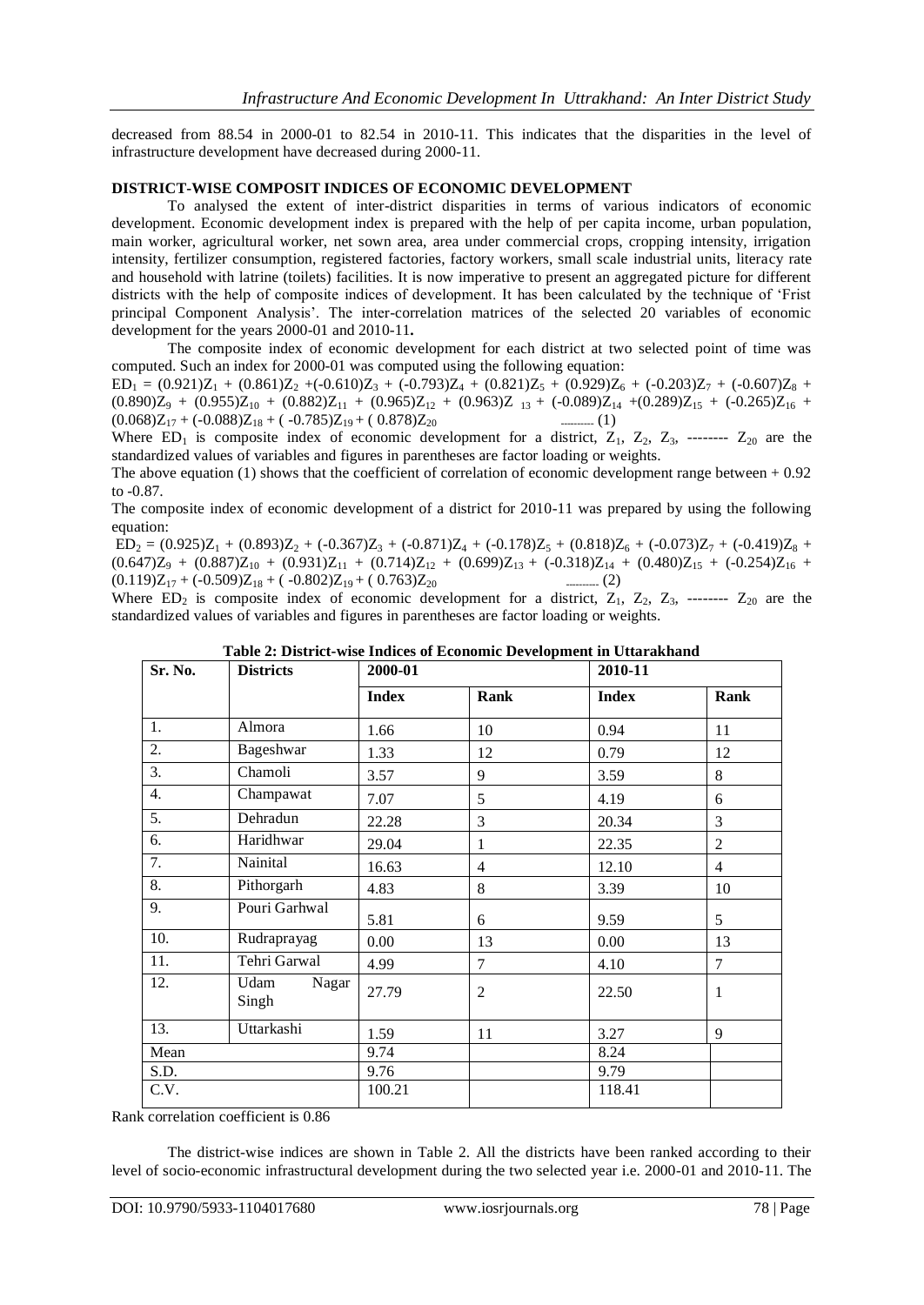rank correlation coefficient was statistically significant at 1 per cent level of significance.Inter temporal analysis of the indices shows in that there is no significant change in the ranking pattern during 2001-11 as rank correlation coefficient is 0.86.

It is observed from the Table 2 that level of economic development in district Haridhwar was at the top, followed by Udam Singh Nagar and Dehradun in 2000-01. On the other hand, district Rudraprayag was at the bottom, followed by Bageshwar. The comparative levels of economic development shows that district Udam Singh Nagar was ranked at the top, followed by Haridhwar and Dehradun in 2010-11. Again district Rudraprayag falls at the bottom, followed by Bageshwar. The absolute average index for the state as a whole has changed significantly as it decreased by 1.50 points during 2001-11. The value of coefficient of variance increased from 100.208 in 2000-01 to 118.42 in the year 2010-11. This indicates that the disparities in the level of economic development have increased 2000-11.

In case of Uttarakhand the comparative assessment between infrastructure development and economic development during the reference period is also presented graphically in figure VI.(iii) and VI.(iv



**Figure 1: Comparative Assessment between Infrastructure Development and Economic Development in Uttarakhand (2000-01)**

**Figure 2: Comparative Assessment between Infrastructure Development and Economic Development in Uttarakhand (2010-11)**